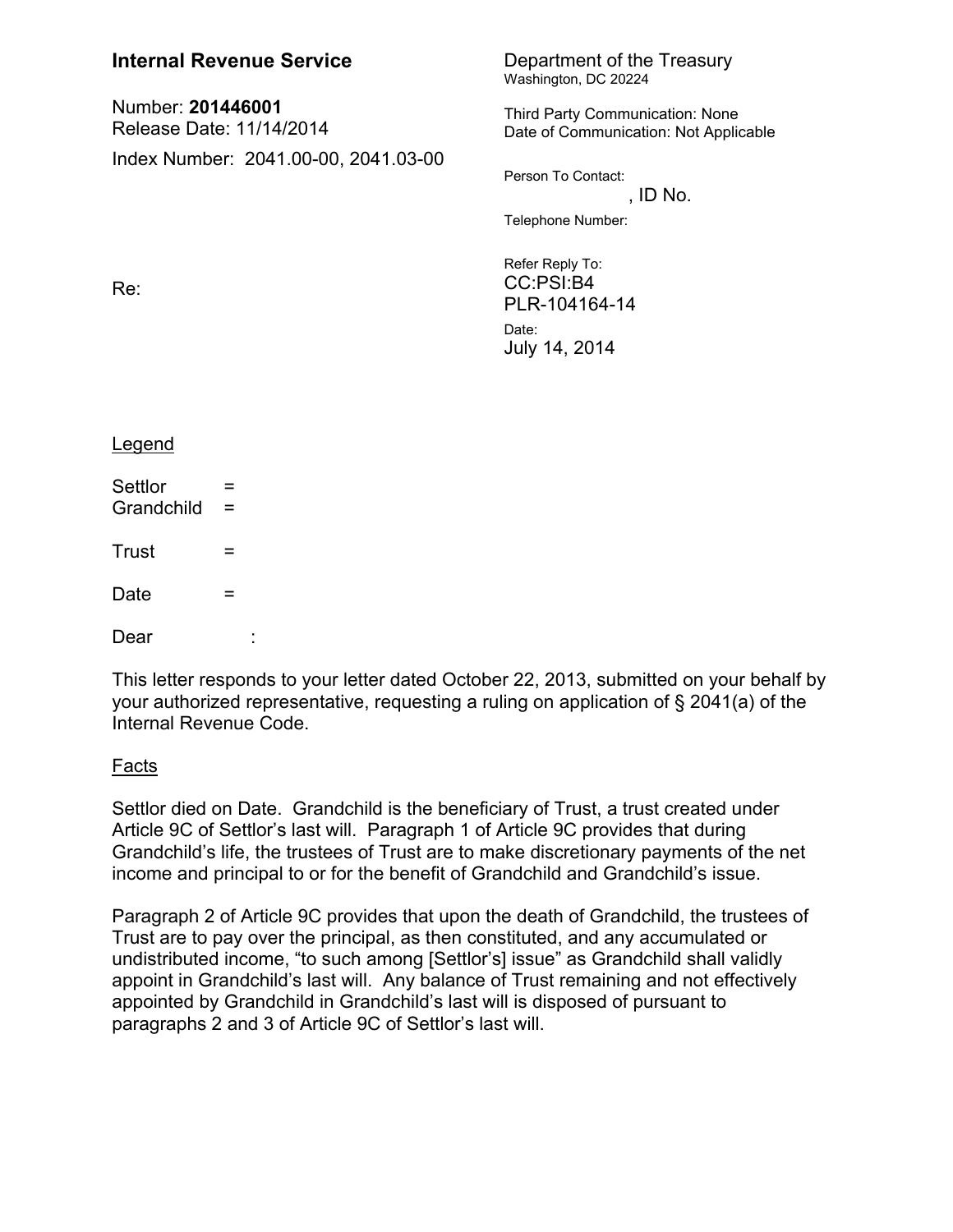## Rulings Requested

Grandchild has requested the following rulings:

- 1. That the testamentary power of appointment granted to Grandchild in Trust does not constitute a general power of appointment within the meaning of § 2041(b)(1); and
- 2. The existence, exercise, failure to fully exercise, or partial or complete release of Grandchild's power to appoint the principal and any accumulated or undistributed income of Trust will not cause the value of the property in Trust to be included in Grandchild's gross estate under § 2041(a).

## Law and Analysis

Section 2041(a)(2) provides that the value of the gross estate includes the value of all property with respect to which the decedent has at the time of his death a general power of appointment created after October 21, 1942, or with respect to which the decedent has at any time exercised or released such a power of appointment by a disposition which is of such nature that if it were a transfer of property owned by the decedent, the property would be includible in the decedent's gross estate under §§ 2035 to 2038, inclusive. For purposes of § 2041(a)(2), the power of appointment is considered to exist on the date of the decedent's death even though the exercise of the power is subject to a precedent giving of notice or even though the exercise of the power takes effect only on the expiration of a stated period after its exercise, whether or not on or before the date of the decedent's death notice has been given or the power has been exercised.

Section 2041(b)(1) provides, with exceptions not relevant here, that the term "general power of appointment" means a power that is exercisable in favor of the decedent, his estate, his creditors, or the creditors of his estate.

Section 20.2041-1(c)(1) of the Estate Tax Regulations provides that the term "general power of appointment" as defined in § 2041(b)(1) means any power of appointment exercisable in favor of the decedent, his estate, his creditors, or the creditors of his estate. Section 20.2041-1(c)(1)(a) provides that a power of appointment is not a general power if by its terms it is exercisable only in favor of one or more designated persons or classes other than the decedent or his creditors, or the decedent's estate or the creditors of his estate.

In this case, Grandchild may appoint by will the principal and accumulated or undistributed income of Trust to the class consisting of Settlor's issue. Because Grandchild's power of appointment is a testamentary power, Grandchild may not appoint any part of Trust to Grandchild or to Grandchild's creditors during Grandchild's life. In addition, based on the terms of Trust, the reference to "such among [Settlor's]